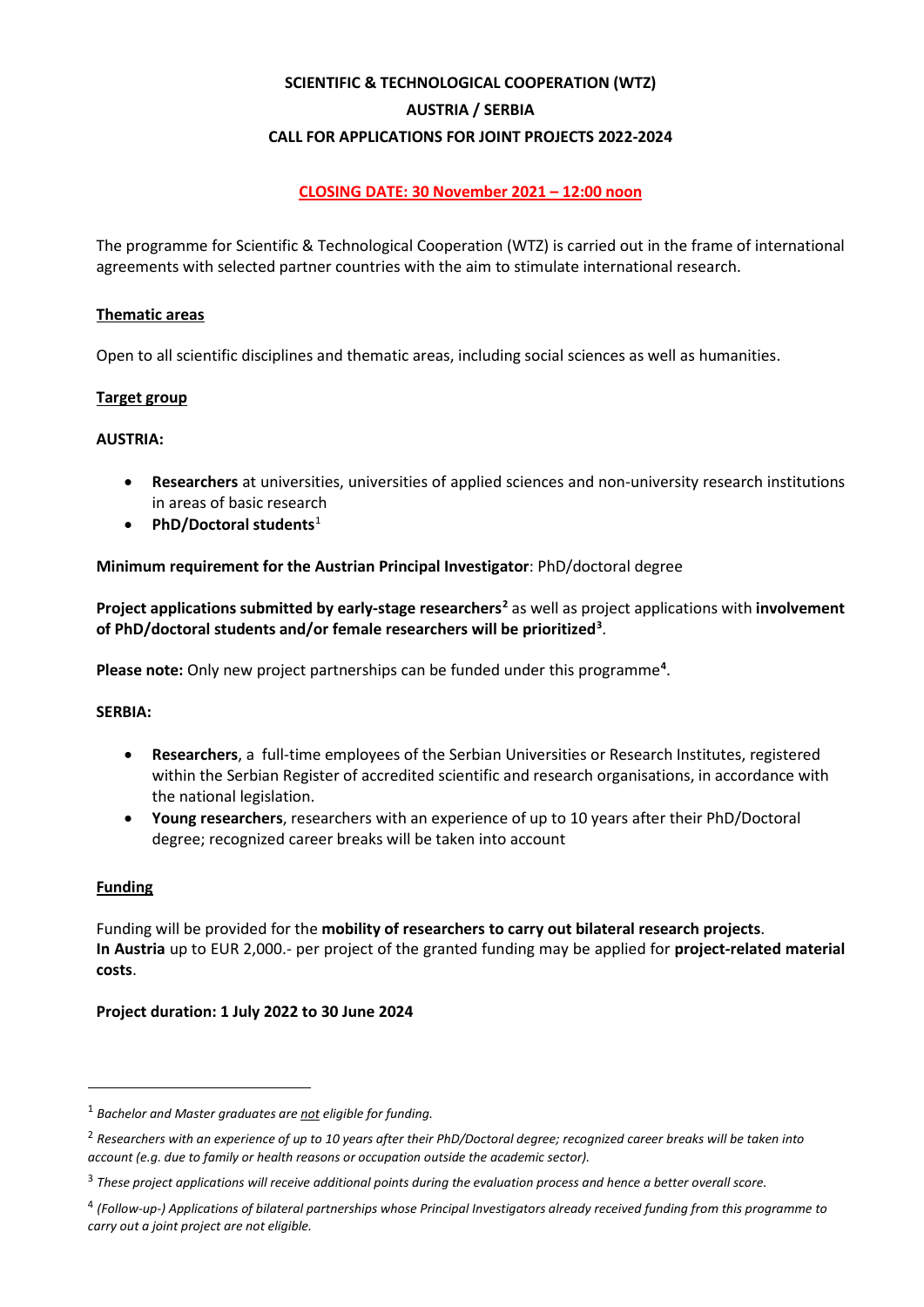**Funding mode:** The sending side covers the travel expenses whereas the accommodation expenses will be financed by the hosting side (and vice versa).

## **Please note: Research stays in both countries are obligatory.**

Funding will be provided for activities within the scope of these guidelines only.

#### **AUSTRIA:**

**Funding amount:** *max.* **EUR 8,000.-** per project

#### **Eligible costs:**

- o *Travel expenses:* Travel costs (economy class) will be reimbursed based on submitted invoices.[5](#page-1-0)
- o *Accommodation expenses:*
	- Researchers: **EUR 100.- per working day for up to 14 days** OR

 **EUR 1,400.- per month** for long-term stays **between 14 days and 3 months** maximum

- PhD/Doctoral students**: EUR 100.- per working day for up to 12 days** OR  **EUR 1,250.- per month** for long-term stays **between 12 days and 3 months** maximum.
- o *Project related material costs:* **max. EUR 2000.-** as part of the granted maximum budget based on submitted invoices.<sup>[6](#page-1-1)</sup>

#### **SERBIA:**

**Funding amount:** *max.* **EUR 4,000.-** per project

#### **Eligible costs:**

- o *Travel expenses:* Travel costs (economy class) will be reimbursed based on submitted invoices
- o *Accommodation expenses:*
- o Researchers: **EUR 75.- per day** for Austrian researchers travelling to Serbia **for up to 14 days** OR **EUR 1,000- per month** for long-term visits **between 15 days and 3 months** maximum.

#### **Application process and content**

It is up to the applicants to find suitable partners in the respective country. **Applications must be submitted both in Austria to OeAD and in Serbia to MESTD.** Only applications submitted in time in both countries are eligible for funding.

<span id="page-1-0"></span><sup>5</sup> *For trips up to seven hours bus and train shall be used. Travelling by private car will be reimbursement with the value of an economy class train ticket (proof of ticket price required).*

<span id="page-1-1"></span>*<sup>6</sup> Only project-specific material costs will be reimbursed, that are essential to carry out the research project and that go beyond the resources made available from the research institution's infrastructure. Infrastructure or basic equipment of research institutions cannot be funded.*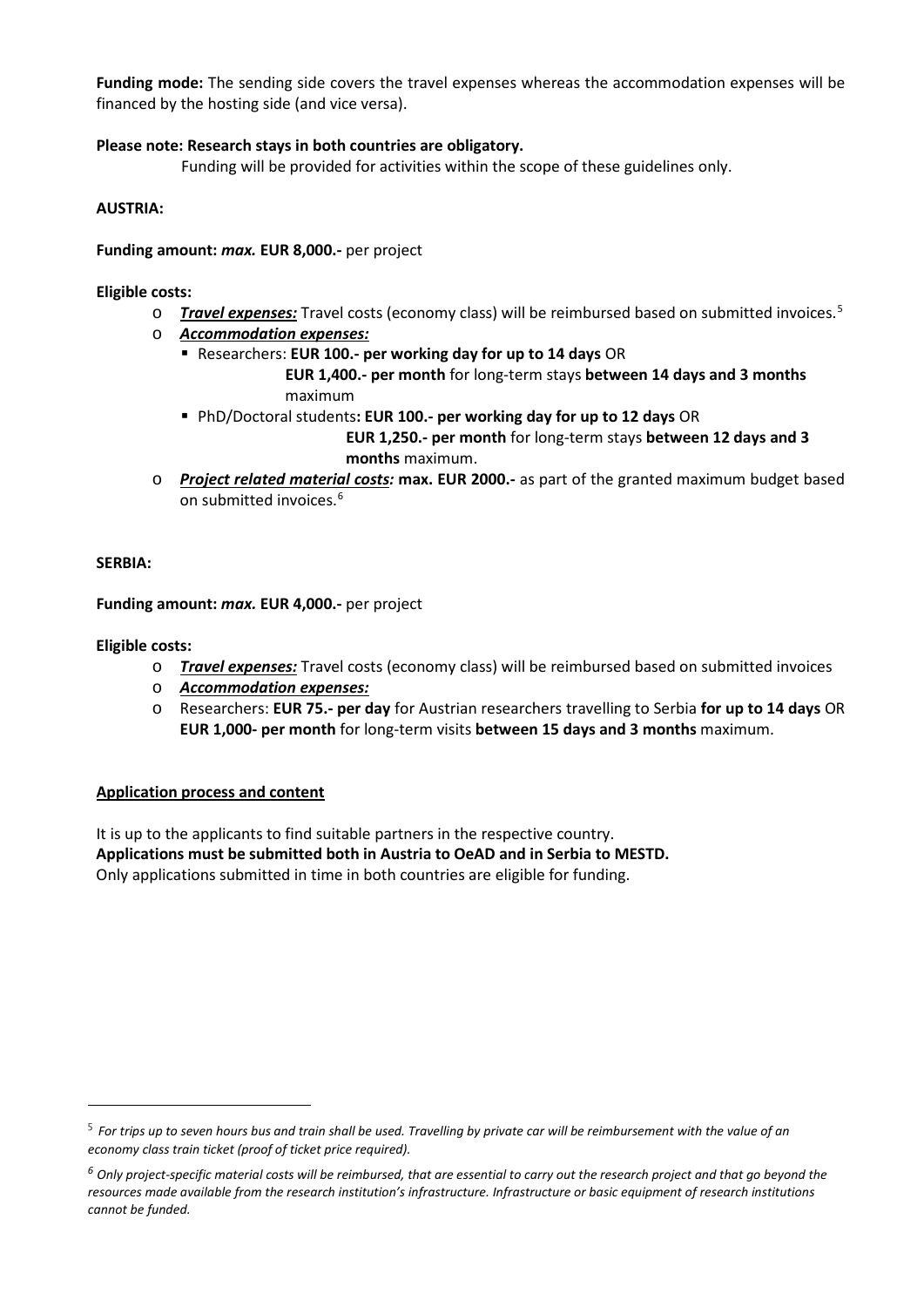*AUSTRIA:* Electronic application only [*[web-link](https://asp.sop.co.at/oead/antrag?call=SRB2022)*].

**Content:** (in PDF format)

- o Brief academic CV of each **Austrian** project member[7](#page-2-0)
- o List of relevant publications of the last 2 years on the **Austrian** side
- o Project description including methodology (about 3 to 5 A4 pages)
- o Brief description of the partner institutions
- o Brief description of the project tasks of **ALL** project members (Austrian and Serbian)
- o Further cooperation perspective

*SERBIA:* The application for the research project must be submitted in English and Serbian languages online at <http://www.mpn.gov.rs/medjunarodna-naucna-saradnja/austrija/bilateralna-saradnja-sa-austrijom/> The application includes the following information:

- Serbian institution, Brief academic CV for each Serbian project member
- List of relevant publications of the last 5 years on the Serbian side
- Austrian institution, Brief academic CV for each Austrian project member
- List of relevant publications of the last 2 years on the Austrian side
- Project description
- Objectives
- Methodology
- List of project task and activities
- Expected project results and further cooperation perspective
- Bibliography, max 5 publications relevant to the project

## **Evaluation criteria:**

#### **AUSTRIA:**

- **Scientific quality** of the proposed research project incl.
	- o Feasibility of the joint research plan
	- o Adequacy of the scientific method
	- o Qualification of the scientists/research teams involved **(max. 25 points)**
- Perspective for **further joint cooperation activities (max. 15 points)**
- Project applications will receive up to 10 points additionally,
	- o Either if **submitted by early-stage researchers**<sup>2</sup> (+10 points)
	- o Or if **involving doctoral students/early-stage researchers**<sup>2</sup> (+5 points) and/or **female researchers** (+5 points) **(max. 10 points)**

Maximum score: 50 points

<span id="page-2-0"></span>*<sup>7</sup> In order to receive the additional points in the evaluation the academic status (early-stage researchers, PhD/doctoral students) must be clearly mentioned.*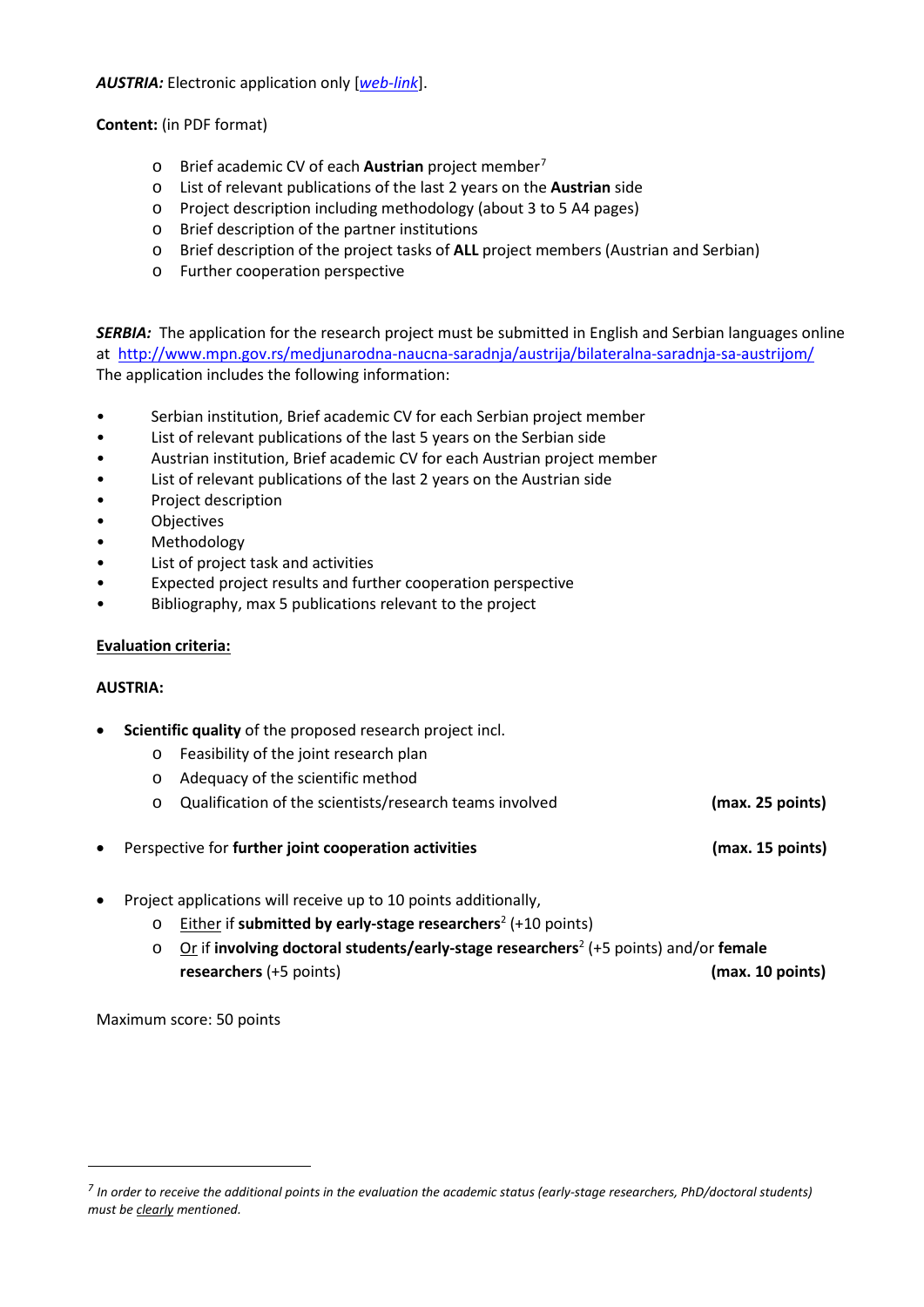#### **SERBIA:**

|           | • Quality and scientific relevance                          | (max. 10 points) |
|-----------|-------------------------------------------------------------|------------------|
| $\bullet$ | Importance and attainability of the proposed goals          | (max. 10 points) |
| $\bullet$ | Compatibility of the methodology and the plan of activities | (max. 10 points) |
| $\bullet$ | Achievements and the applicability of the results           | (max. 10 points) |
| $\bullet$ | Perspective for further joint cooperation and               |                  |
|           | participation of the Serbian young researchers              | (max. 10 points) |
|           |                                                             |                  |
|           |                                                             |                  |

Maximum score: 50 points

#### **Funding decision**

Based on national evaluations in Austria and in Serbia a joint shortlist will be prepared. The **funding decision** will be taken by the Austrian-Serbian Joint Commission on Scientific and Technological Cooperation and **announced presumably by** June 2022.

#### **Reporting and publications**

#### **Scientific and financial reporting on the project is obligatory:**

- o **Brief project progress report after one year** via the OeAD online tool as a precondition for further funding!
- o **Brief scientific and financial report after one year**, must be delivered to MESTD, no more than 15 days after first project year.
- o **Final scientific and financial report** no more than 3 months after the end of the project incl.:
	- Output of the projects compared with the objectives and aims of the application
	- Short, concise summary comprehensible to lay persons<sup>[8](#page-3-0)</sup>

Joint publications resulting from these cooperation projects have to mention the support from the Austrian Federal Ministry of Education, Science and Research and the Serbian Ministry of Education, Science and Technological Development.

#### **Intellectual property**

The project partners must take adequate steps to ensure protection and sharing of the intellectual property that could result from the joint projects.

#### **Closing date for applications**

Applications must be submitted before **30 November 2021, 12:00 noon** to be eligible for funding.

<span id="page-3-0"></span><sup>8</sup> *This short report will be distributed to researchers within OeAD's WTZ-funding programme in similar disciplines to increase networking in the sector of international cooperation.*